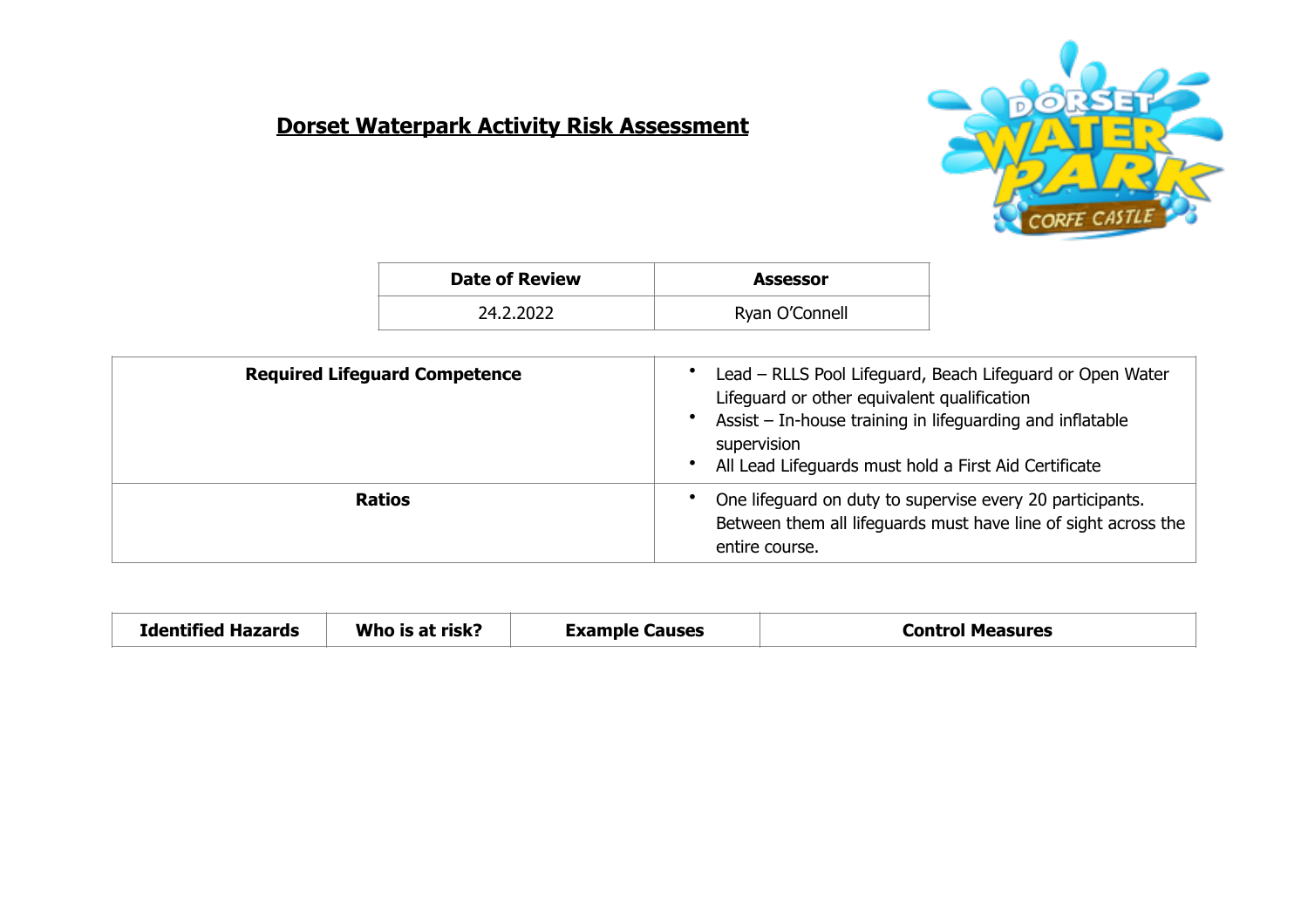| <b>Drowning</b> | Lifeguards & All<br>Participants | Being close to the water<br>without BA on and falling<br>in.<br>$\bullet$<br>Entrapment under the<br>inflatables.<br>Poor safety briefing.<br>Equipment Failure.<br>Poorly fitting BA.<br>Weeds. | BAs to be fitted correctly and worn near and on the<br>water. BAs are safety tested monthly by senior staff.<br>All BAs are visually inspected by instructors before<br>being issued and on return. Any faults are reported<br>on the damaged kit form and taken out of action<br>until repaired.<br>Routine maintenance/service of BAs and inflatables.<br>Done visually by instructors every day and recorded<br>monthly on the kit audit sheets.<br>Thorough safety briefing to include not going under<br>the inflatables. The same briefing is always used<br>and is read word for word from the briefing sheet.<br>Equipment to be visually checked prior, during and<br>after the activity.<br>Lifeguards to carry either a throwline or rescue<br>float.<br>Only children aged 6 and upwards may use the<br>water park.<br>Participants must be confident in the water and able<br>to swim 50 metres in order to participate.<br>A buddy system is in place for participants and is<br>clearly explained in the safety brief.<br>Participants are counted on and off the water at the<br>beginning and end of every session. If participants<br>choose to leave early they are counted off and will<br>not be allowed back on to the water.<br>Lifeguards are placed in a position to supervise a<br>section of the course. They are trained to scan their<br>section at least every two minutes.<br>There are no blind spots on the course; lifeguards<br>are positioned in such a way that every part of the<br>course is visible. |
|-----------------|----------------------------------|--------------------------------------------------------------------------------------------------------------------------------------------------------------------------------------------------|----------------------------------------------------------------------------------------------------------------------------------------------------------------------------------------------------------------------------------------------------------------------------------------------------------------------------------------------------------------------------------------------------------------------------------------------------------------------------------------------------------------------------------------------------------------------------------------------------------------------------------------------------------------------------------------------------------------------------------------------------------------------------------------------------------------------------------------------------------------------------------------------------------------------------------------------------------------------------------------------------------------------------------------------------------------------------------------------------------------------------------------------------------------------------------------------------------------------------------------------------------------------------------------------------------------------------------------------------------------------------------------------------------------------------------------------------------------------------------------------------------------------------------------------|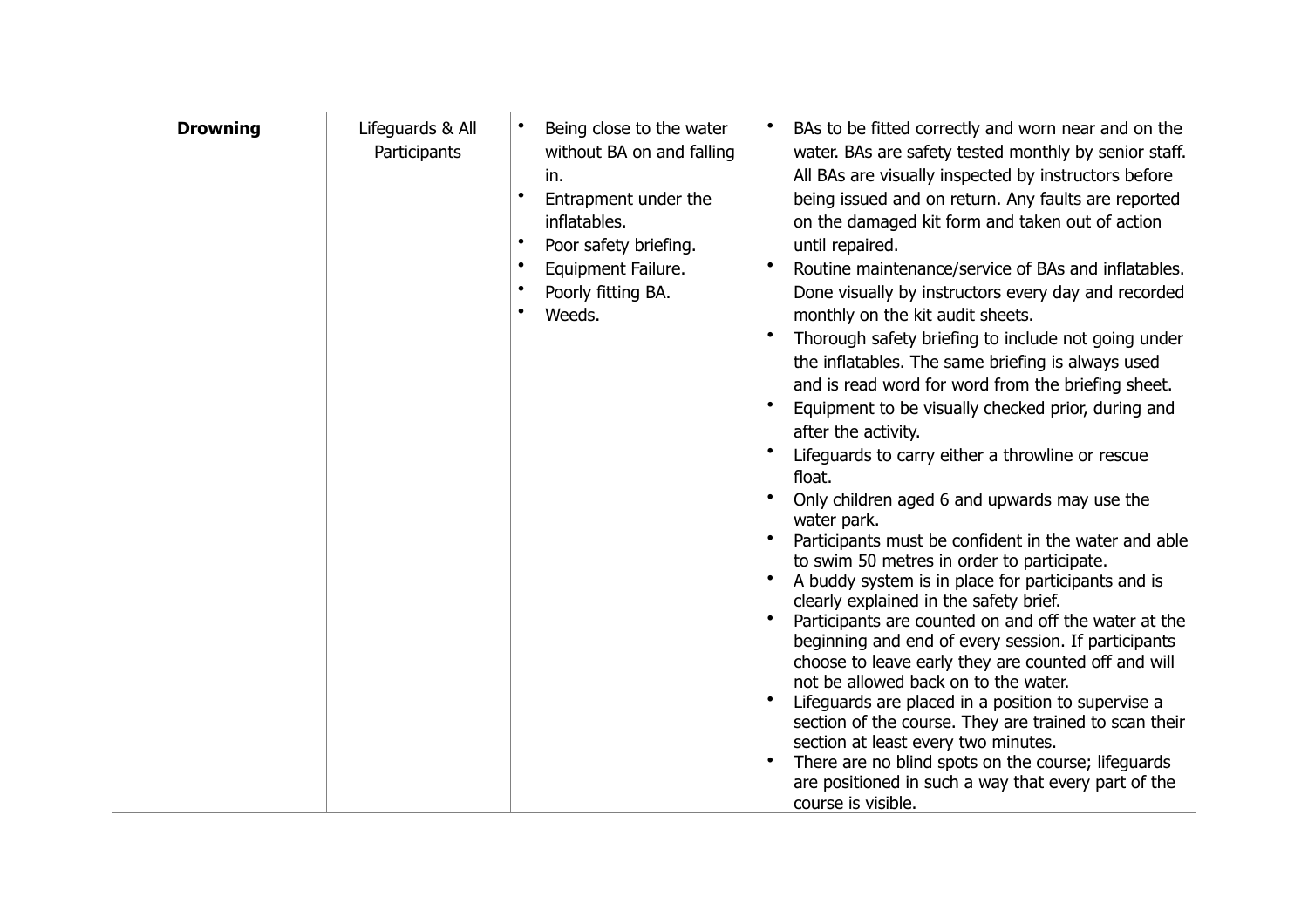| <b>Personal Injury</b><br>E.g. Slips, Cuts, Head<br>Injuries, strained backs | Lifeguards, All Staff &<br>All Participants | Jumping onto another<br>person.<br>Persons bumping into each<br>other.<br>Physical straining when<br>accessing the inflatables.<br>Trip hazards.<br>Impact with the lake<br>bottom when jumping from<br>height.<br>Foot injuries from areas<br>not in water. | A suitable numbers of easy access ramps to easy<br>entry to the inflatables.<br>Lifeguard to provide thorough health and safety<br>briefing to include rules of the water park, to<br>prevent injuries.<br>First aid kit available in nearby office. Management<br>are responsible for recording staff qualifications and<br>checking and restocking first aid kit monthly.<br>Walkways to be kept clear.<br>Any building maintenance issues to be reported to a<br>senior member of staff verbally.<br>The water park must have at least 2.5 metres of<br>water depth for the high elements.<br>Participants believed to be under the influence of<br>alcohol or drugs will not be allowed to participate.<br>Pregnant ladies are not allowed to participate.<br>Participants with pre-existing health issues are<br>advised not to participate.<br>There are no motorised craft on the lakes.<br>If participants turn up without shoes they will be<br>able to hire some. They will not be allowed to take<br>part without shoes on their feet.<br>Maximum participant numbers for each lake are<br>adhered to to ensure the course is not too crowded<br>and reducing the risk of contact injuries. |
|------------------------------------------------------------------------------|---------------------------------------------|--------------------------------------------------------------------------------------------------------------------------------------------------------------------------------------------------------------------------------------------------------------|--------------------------------------------------------------------------------------------------------------------------------------------------------------------------------------------------------------------------------------------------------------------------------------------------------------------------------------------------------------------------------------------------------------------------------------------------------------------------------------------------------------------------------------------------------------------------------------------------------------------------------------------------------------------------------------------------------------------------------------------------------------------------------------------------------------------------------------------------------------------------------------------------------------------------------------------------------------------------------------------------------------------------------------------------------------------------------------------------------------------------------------------------------------------------------------------------------|
|------------------------------------------------------------------------------|---------------------------------------------|--------------------------------------------------------------------------------------------------------------------------------------------------------------------------------------------------------------------------------------------------------------|--------------------------------------------------------------------------------------------------------------------------------------------------------------------------------------------------------------------------------------------------------------------------------------------------------------------------------------------------------------------------------------------------------------------------------------------------------------------------------------------------------------------------------------------------------------------------------------------------------------------------------------------------------------------------------------------------------------------------------------------------------------------------------------------------------------------------------------------------------------------------------------------------------------------------------------------------------------------------------------------------------------------------------------------------------------------------------------------------------------------------------------------------------------------------------------------------------|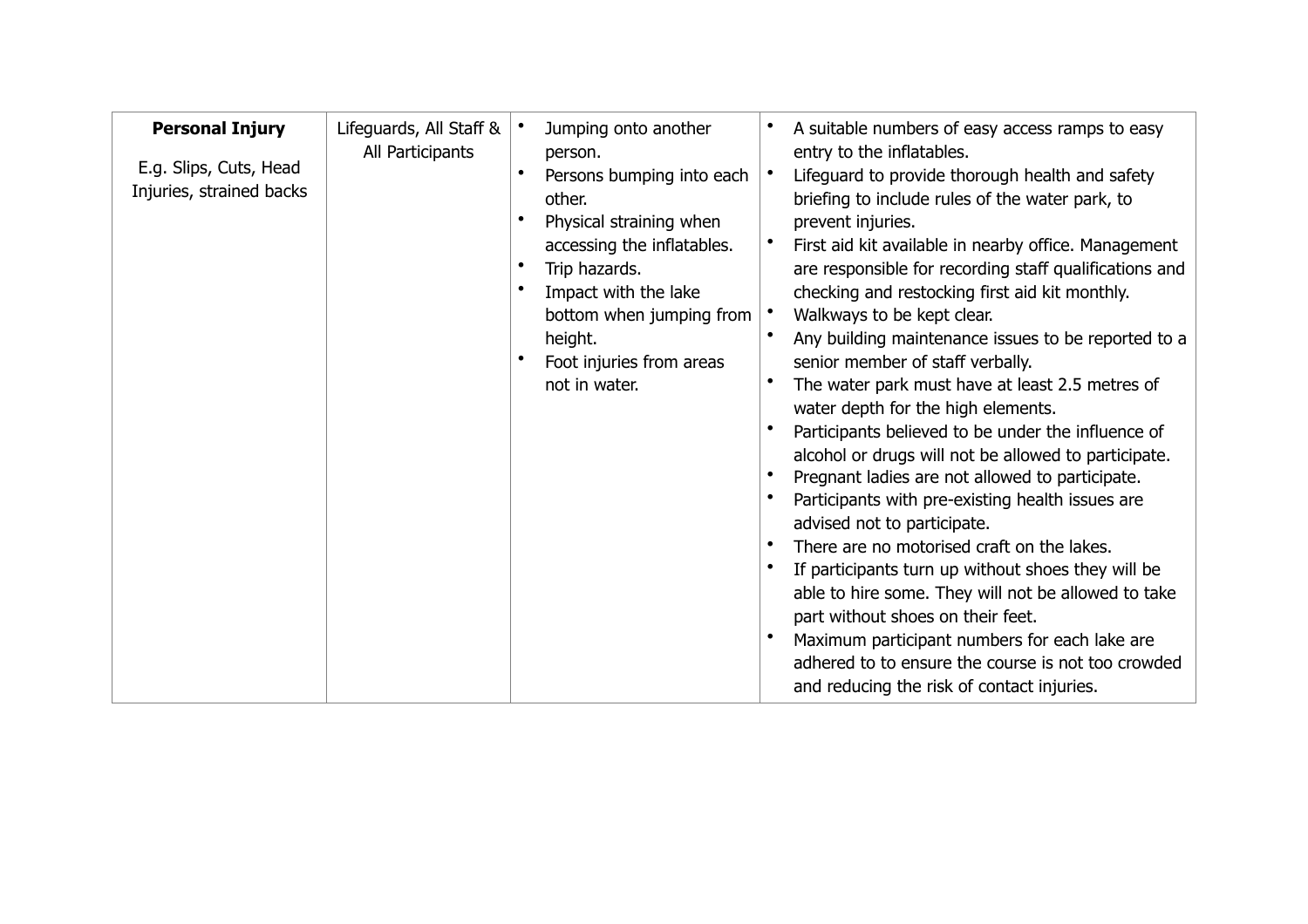| <b>Illness</b>                                                                      | Lifeguards & All<br>Participants | Water pollution<br>Allergic reactions<br>Asthma attacks | Do not enter the water if there is concern about<br>water quality, for example pollution.<br>Water quality to be tested regularly by an<br>independent laboratory. These tests are recorded in<br>the folder in the office<br>Information on medical conditions requested prior<br>to the activity and medical equipment carried $-$ E.g.<br>Inhalers.<br>Participants are advised to cover cuts in the safety<br>briefing.<br>There are shower and hand wash facilities on site. |
|-------------------------------------------------------------------------------------|----------------------------------|---------------------------------------------------------|-----------------------------------------------------------------------------------------------------------------------------------------------------------------------------------------------------------------------------------------------------------------------------------------------------------------------------------------------------------------------------------------------------------------------------------------------------------------------------------|
| <b>Difficulty controlling</b><br>body temperature<br>(Hyperthermia/<br>Hypothermia) | Lifequards & All<br>Participants | Submersion.<br>Cold, wet days.<br>Hot, sunny day.       | Appropriate clothing/equipment to be worn. We<br>recommend wetsuits are worn on cold days.<br>Appropriate amounts/type of food and drink should<br>be consumed dependent on weather conditions. We<br>recommend participants eat plenty of high energy<br>food and drink plenty of water before and after<br>using the park.<br>Appropriate group safety equipment to be available<br>$-$ e.g. shelter, warmth etc. The duty manager is<br>responsible for this.                  |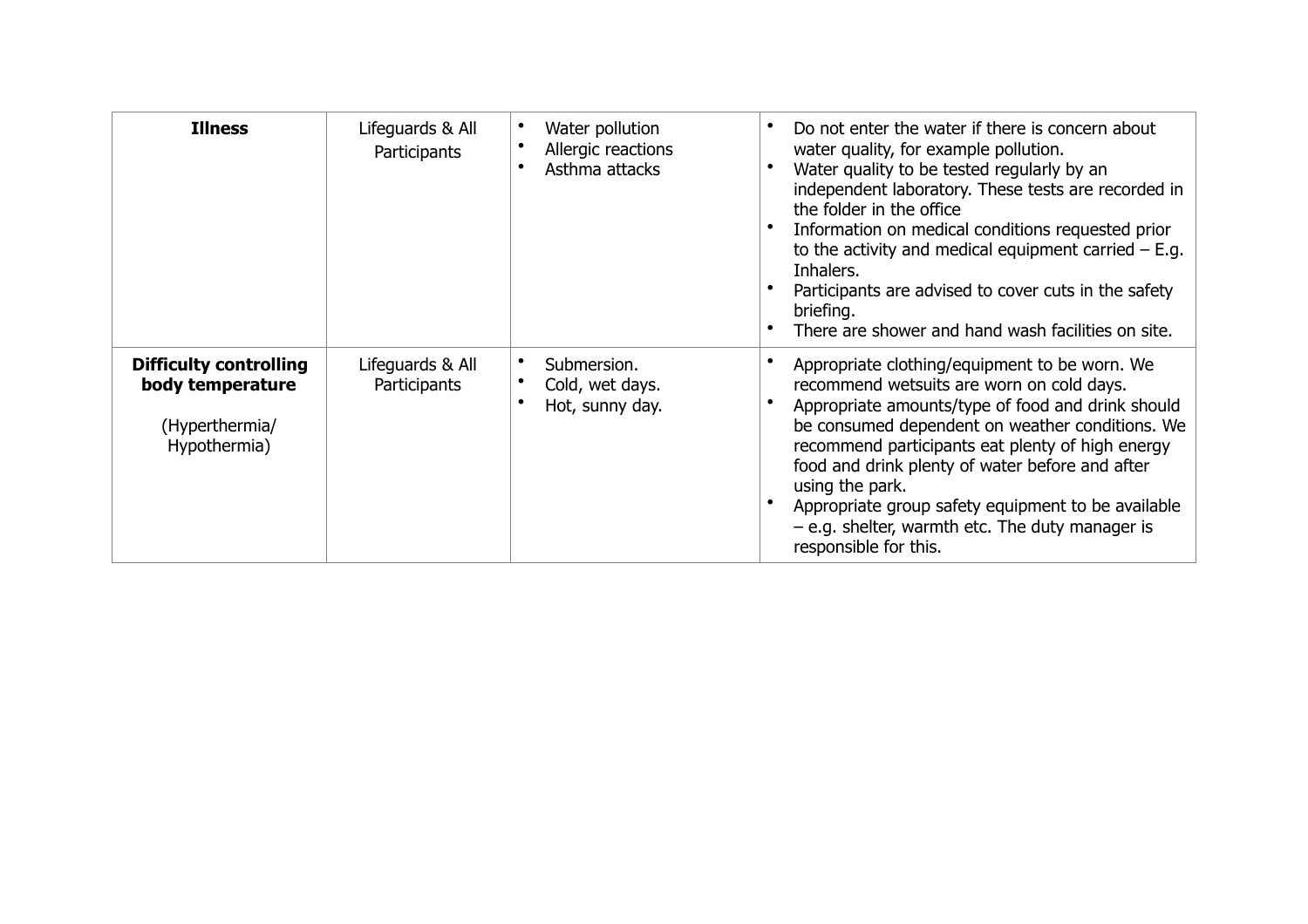| Not being able to swim<br>where you require | Lifeguards & All<br>Participants | Headwinds.<br>Tiredness.    | Obtain weather information daily and plan<br>accordingly. Weather forecasts are taken from<br>Windguru and WeatherPro daily by the duty<br>manager. Cancel activity if necessary if wind speeds<br>are above Beaufort force 8. Sessions will be<br>immediately cancelled in the event of a lightning.<br>Instructors to provide safety cover in accordance<br>with their training to ensure participants remain<br>safe.<br>Clear communication system involving signals to be<br>explained during the safety briefing and understood<br>by participants prior to commencing activity.<br>Participants are asked to confirm they understand<br>before commencing the activity. |
|---------------------------------------------|----------------------------------|-----------------------------|--------------------------------------------------------------------------------------------------------------------------------------------------------------------------------------------------------------------------------------------------------------------------------------------------------------------------------------------------------------------------------------------------------------------------------------------------------------------------------------------------------------------------------------------------------------------------------------------------------------------------------------------------------------------------------|
| <b>Damage to Equipment</b>                  | The Inflatable<br>Equipment      | Strong winds.<br>Vandalism. | Daily weather forecast to be obtained from<br>Windguru and WeatherPro daily by the duty<br>manager and the inflatables removed from the<br>water if necessary.<br>Equipment is inspected daily and monthly as<br>described in the drowning section of this risk<br>assessment.<br>When the park is closed the gates are locked and<br>park closed signs are displayed. We also have a<br>night security watchman on duty 24 hours a day to<br>ensure the safety and security of the site.                                                                                                                                                                                      |
|                                             |                                  |                             |                                                                                                                                                                                                                                                                                                                                                                                                                                                                                                                                                                                                                                                                                |

**All users of Dorset Waterpark must be made aware of and acknowledge these risks by completing the informed consent form.**